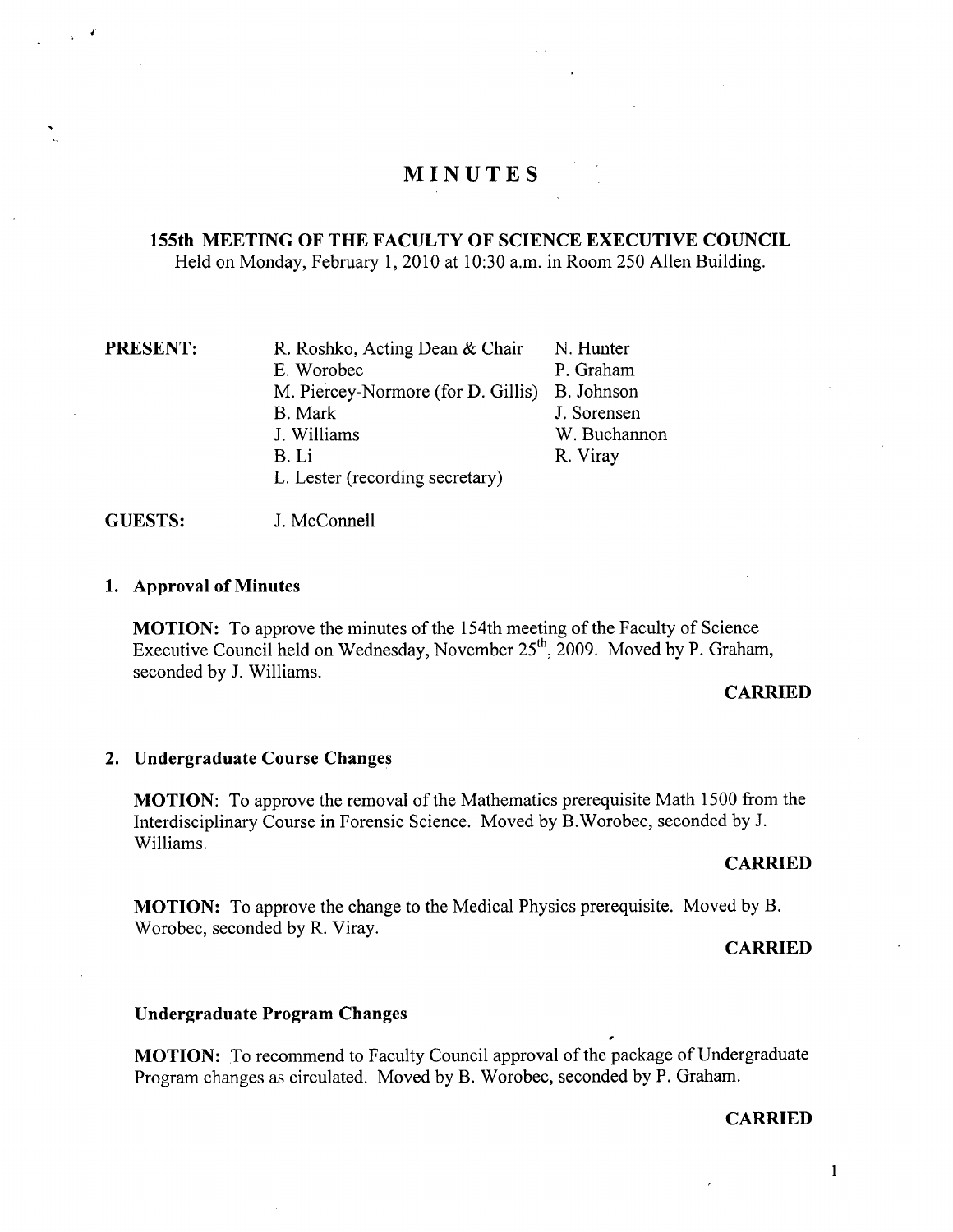**MOTION:** To recommend to Faculty Council approval of the BSc Major in Genetics and the Co-op option. Moved by B. Worobec, seconded by M. Piercey-Normore.

**CARRIED** 

## **3. Graduate Course and Program Changes**

**MOTION:** To recommend to Faculty Council approval of the introduction of Stats *73.50*  and 73.60 to the Masters program in Statistics. Moved by P. Graham, seconded by J. Williams.

### **CARRIED**

**MOTION:** To recommend to Faculty Council approval of the elimination of comprehensive exams from the Masters degree in Statistics. Moved by P. Graham, seconded by B. Johnson. **CARRIED** 

**MOTION:** To approve the amended course changes in Biological Sciences. Moved by P. Graham, seconded by M. Piercey-Normore.

## **CARRIED**

## **Approval of Agenda**

**MOTION:** To approve the draft agenda of the Faculty Council Meeting scheduled for February 17, 2010. Moved by B. Johnson, seconded by J. Sorensen.

## **CARRIED**

## **Adjournment**

The meeting adjourned at 11:30 a.m.